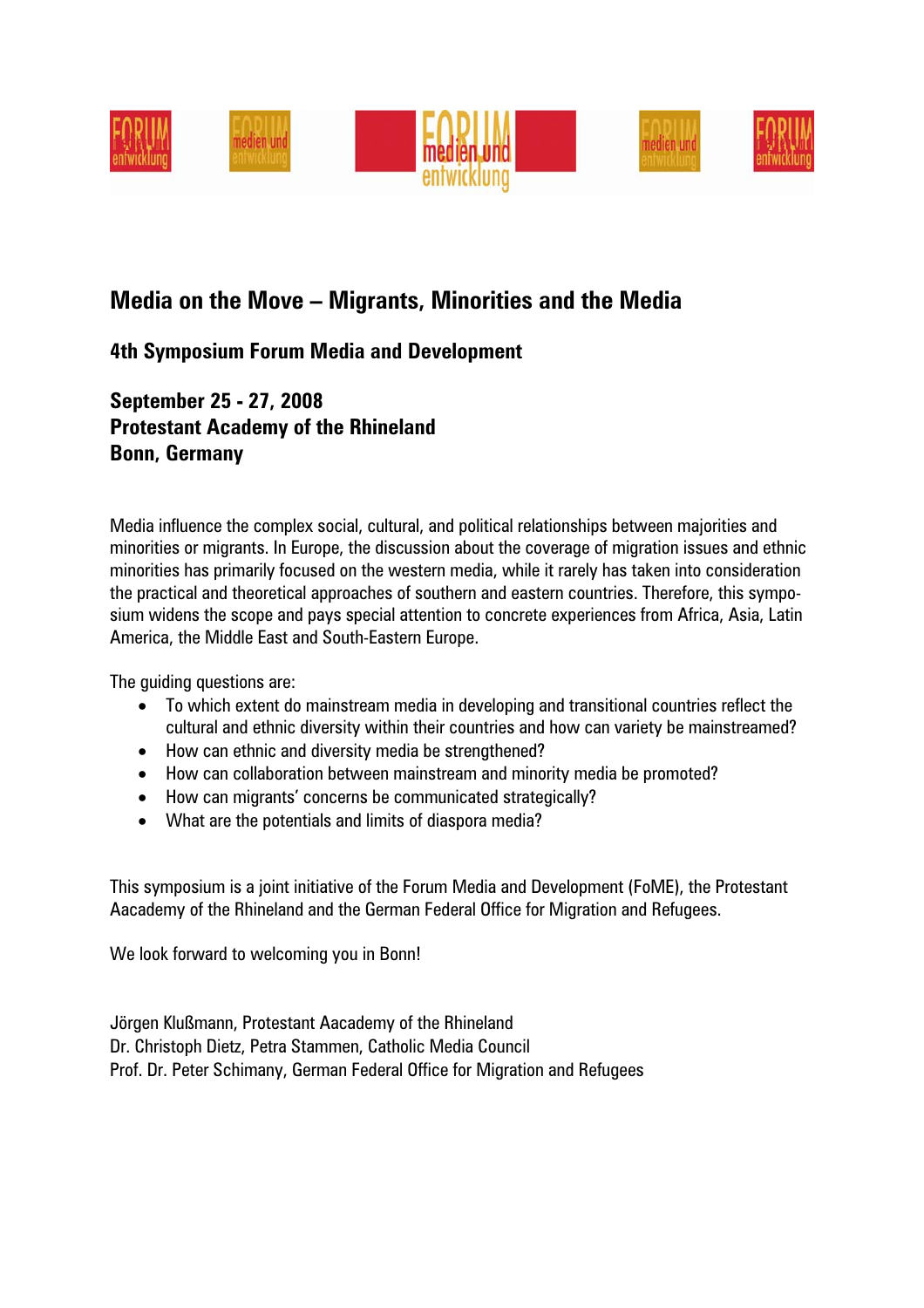# **Programme**

# **Thursday, 25 September**

| 14.00                                  | Registration                                                                                                                                                             |  |
|----------------------------------------|--------------------------------------------------------------------------------------------------------------------------------------------------------------------------|--|
| 15.00                                  | <b>Welcome and Introduction</b><br>Jörgen Klußmann and Dr. Peter Schimany                                                                                                |  |
| <b>Part I: Migration and the Media</b> |                                                                                                                                                                          |  |
| 15.30                                  | Informed Migration: an Integrated Approach to Promoting Legal Migration<br>Marc Hulst, International Organization for Migration (IOM), Tiblisi (Georgia)                 |  |
| 16.15                                  | <b>Coffee Break</b>                                                                                                                                                      |  |
| 16.45                                  | Empowering Refugees, Returnees and the Local Community: Radio Work in a Fragile<br><b>Region</b><br>Damas Missanga SJ, Radio Kwizera, Ngara (Tanzania)                   |  |
| 17.30                                  | <b>Entertaining and Campaigning: Combining a Radio Soap Opera on Migration with</b><br><b>Social Action</b><br>Seidy Salas Viquez, Voces Nuestras, San José (Costa Rica) |  |
| 18.15                                  | <b>Dinner</b>                                                                                                                                                            |  |
| 19.30                                  | Getting Migration onto the Broadcasting Schedule: The Radio 1812 Campaign<br>Myriam Horngren, December 18, Brussels (Belgium)                                            |  |
| 20.30                                  | <b>Informal Evening at the Bar</b>                                                                                                                                       |  |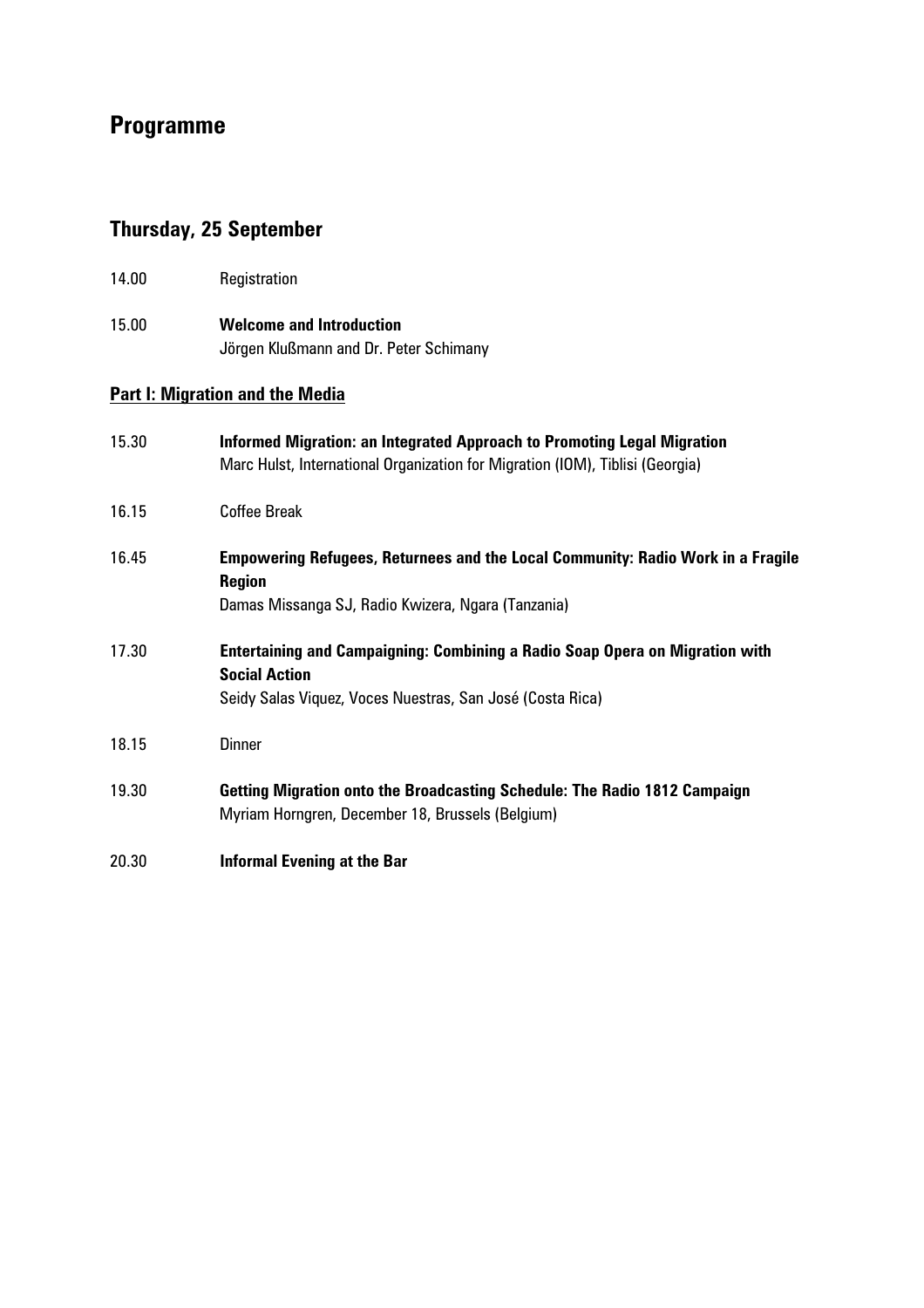# **Friday, 26 September**

08.00 Breakfast

## **Part II: Media, Minorities and Diversity**

| 09.00 | Integrating Minorities through Media: a Comparison between German, Canadian and<br><b>US Experiences</b>                                                                                          |
|-------|---------------------------------------------------------------------------------------------------------------------------------------------------------------------------------------------------|
|       | Harald Bader, Research Project "Integration through Media", University of Dortmund (Ger-<br>many)                                                                                                 |
| 09.45 | Why and How Mainstream and Minority Media Can Collaborate: Lessons Learnt from<br>a European Perspective                                                                                          |
|       | Reynald Blion, Consultant on Media and Diversity in Europe, Paris (France)                                                                                                                        |
| 10.30 | <b>Coffee Break</b>                                                                                                                                                                               |
| 11:00 | Equal or Equitable? - Multilingual Media Challenges in South Africa<br>Fakir Hassen, Policy and Regulatory Affairs, South African Broadcasting Corporation<br>(SABC), Johannesburg (South Africa) |
| 11:45 | <b>How Media Monitoring Contributes to Counteracting Xenophobia</b><br>William Bird, Media Monitoring Project, Johannesburg (South Africa)                                                        |
| 12.30 | Lunch                                                                                                                                                                                             |
| 14.00 | Mirroring Me Daily: the Indonesian Diaspora in the Media<br>Edith Koesoemawiria, Deutsche Welle, Bonn (Germany)                                                                                   |
| 14.45 | The Open Society Roma Media Projects: Lessons Learnt for Future Minority Media<br><b>Assistance</b><br>Yasha Lange, MediaWork, Amsterdam (Netherlands)                                            |
|       | Marie Struthers, Open Society Foundation, London (United Kingdom)                                                                                                                                 |
| 15.30 | <b>Coffee Break</b>                                                                                                                                                                               |
| 16.00 | Co-Productions of Mainstream and Minority Media: a New Approach for the Integra-<br>tion of Minorities in South-Eastern Europe<br>Nena Skopljanac, Medienhilfe, Zurich (Switzerland)              |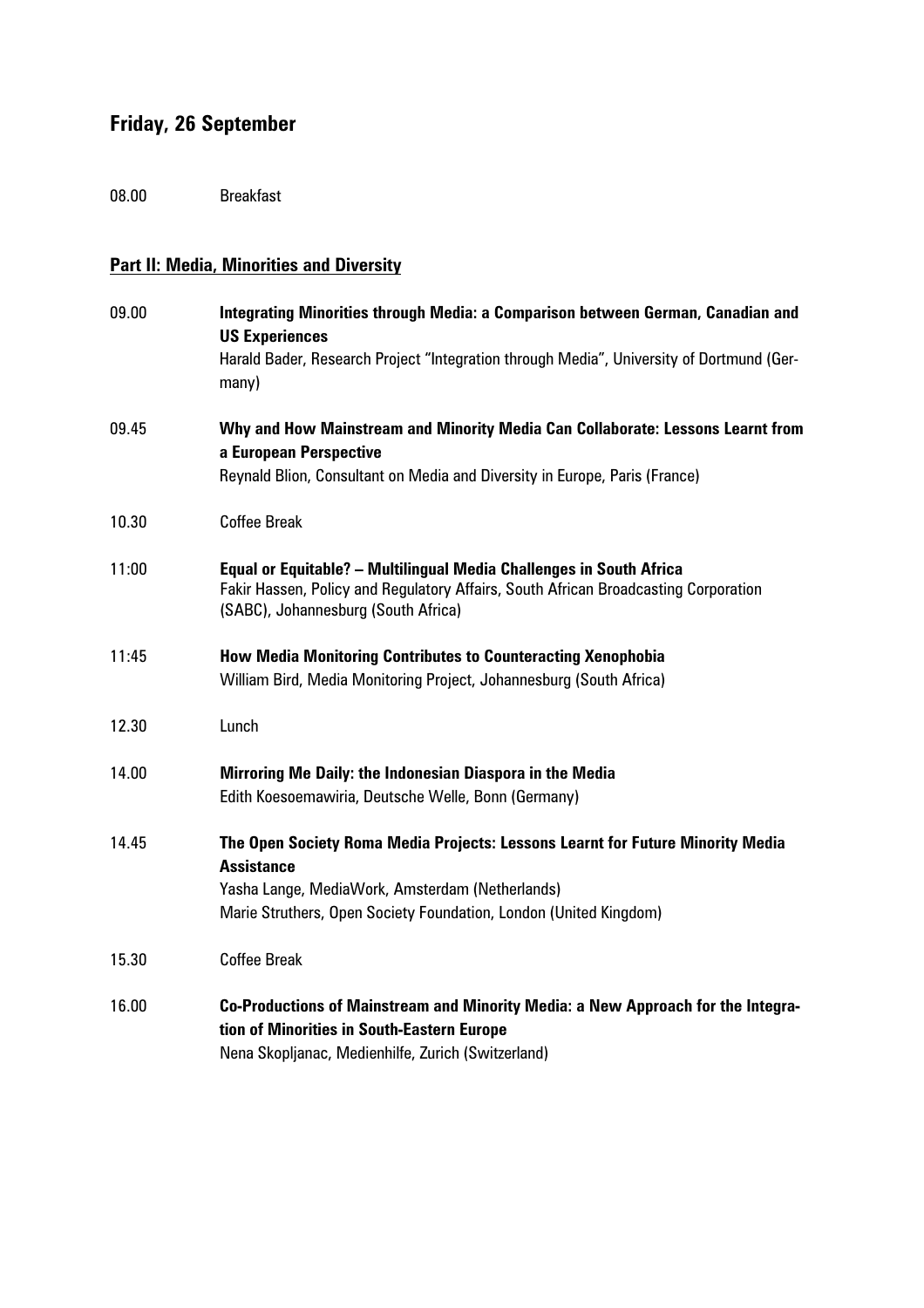### **Part III: Lessons Learnt and Recommendations**

- 17.00 **Working Groups (WG): WG 1: Communicating Migration Strategically**  Coordination: Sofie Jannusch, Catholic Media Council, Aachen (Germany) **WG 2: Promoting Collaboration between Mainstream and Minority Media**  Coordination: Nena Skopljanac, Medienhilfe, Zurich (Switzerland) **WG 3: Strengthening Minority Media**  Coordination: Dr. Kathrin Kissau, Institute for Political Science, University of Münster (Germany) 18.30 Dinner 20.00 **Live Soul, Jazz and Pop Music at the Bar**
- Joyce Van De Pol Trio

### **Saturday, 27 September**

08.00 Breakfast

### **Part IV: Potentials of Diaspora Media**

| 09:00 | <b>Communication Strategies of Zimbabwean Media in Exile</b><br>Wilf Mbanga, The Zimbabwean, Southampton (United Kingdom)                              |
|-------|--------------------------------------------------------------------------------------------------------------------------------------------------------|
| 09.45 | How Satellite News are Changing the Media Landscape<br>Aye Chan, Democratic Voice of Burma, Oslo (Norway)                                              |
| 10.30 | <b>Coffee Break</b>                                                                                                                                    |
| 11.00 | The Internet Sphere of Russian and Turkish Migrants in Germany<br>Dr. Kathrin Kissau, Institute for Political Science, University of Münster (Germany) |
| 11:45 | <b>Media Development Monitoring and Evaluation: the mediaME Project</b><br>Sofie Jannusch, Catholic Media Council (CAMECO), Aachen (Germany)           |
| 12.00 | Reports of the Working Groups to the Plenum - Discussion                                                                                               |
| 13:00 | Lunch                                                                                                                                                  |
|       | <b>End of Conference</b>                                                                                                                               |